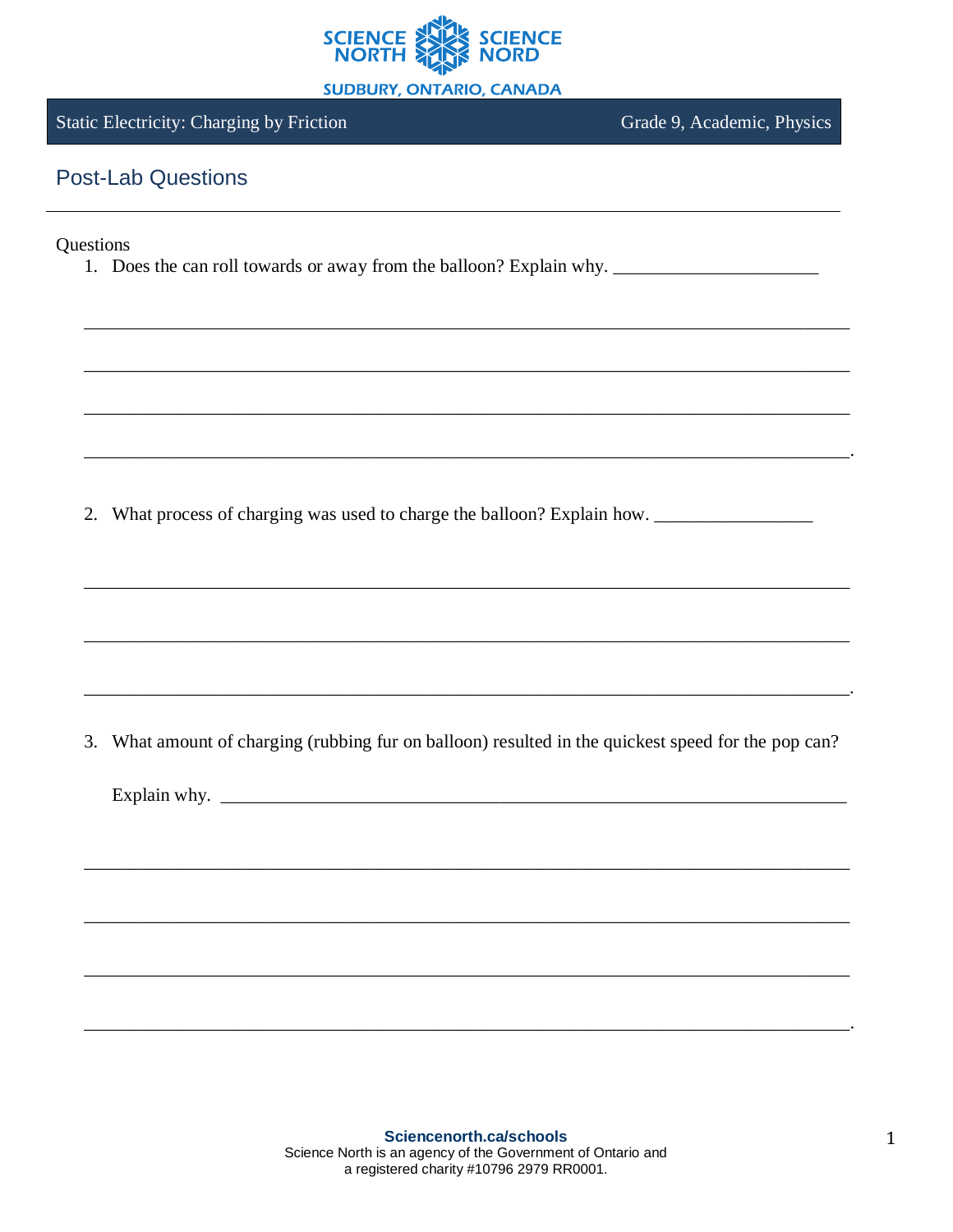

4. What amount of charging (rubbing fur, on balloon) cesulted in the slowest speed for the pop can? Explain

5. What is the relationship between the amount of charging and the speed of the pop can?

6. What are some possible sources of error? Errors that could have been made during the lab that could

have skewed the results. How would you avoid these errors if you conducted the lab again?